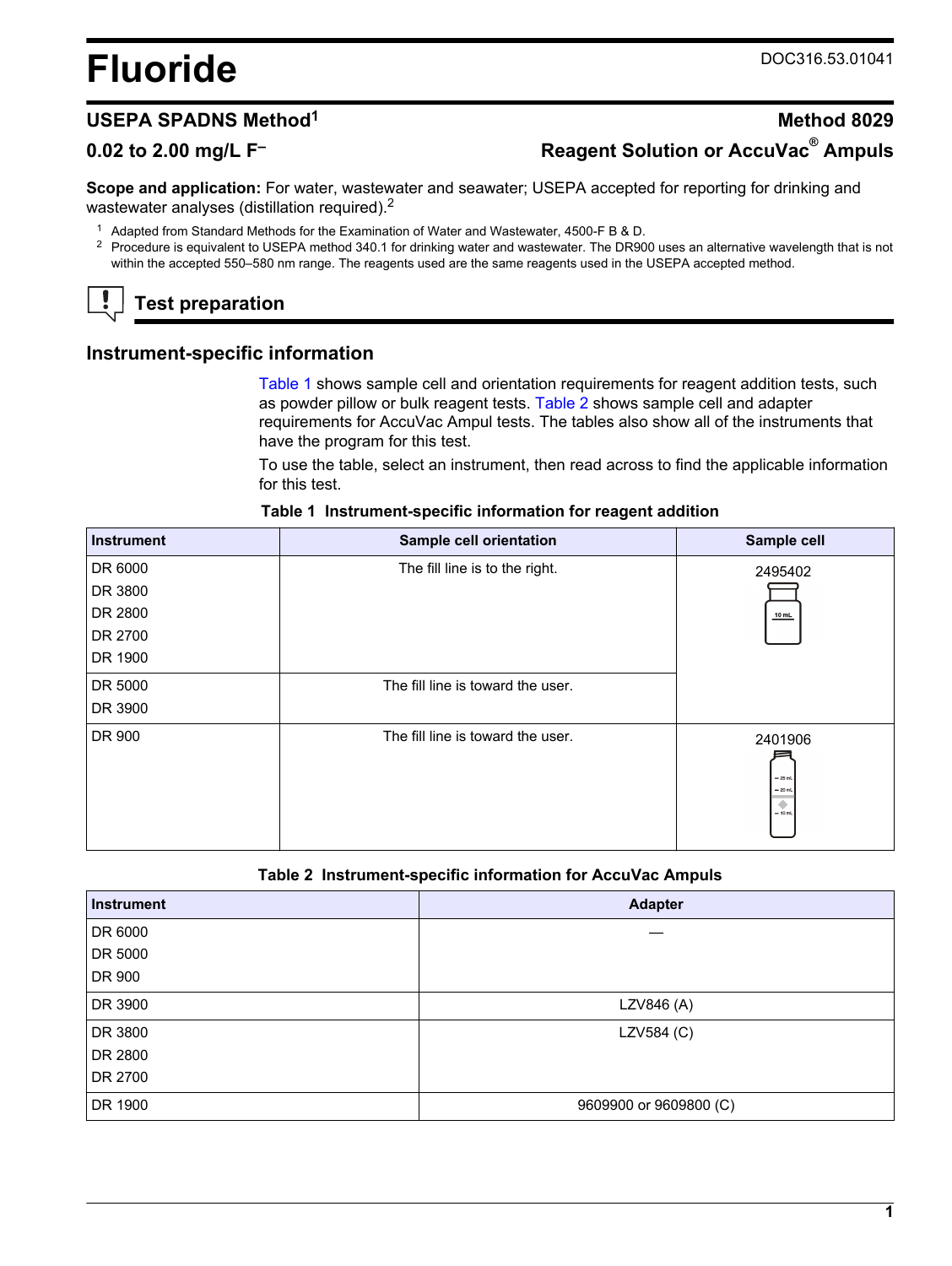# **Before starting**

Install the instrument cap on the DR 900 cell holder before ZERO or READ is pushed.

The sample and deionized water must be at the same temperature  $(\pm 1 \degree C)$ . Temperature adjustments can be made before or after the reagent addition.

Make sure that the sample cells are clean and dry before the test.

Measure the volume of the reagent accurately. Use a volumetric or high precision pipet if possible.

The reagent that is used in this test is corrosive and toxic. Use protection for eyes and skin and be prepared to flush any spills with running water.

The SPADNS Reagent contains sodium arsenite. The reacted solutions must be disposed of according to local, state and federal regulations.

Minor variations between lots of reagent become measurable above 1.5 mg/L. While results above 1.5 mg/L are usable for most purposes, for the best accuracy dilute the sample to a lower concentration.

Do not use the Pour-Thru Cell or sipper module (for applicable instruments) with this test.

Review the Safety Data Sheets (MSDS/SDS) for the chemicals that are used. Use the recommended personal protective equipment.

Dispose of reacted solutions according to local, state and federal regulations. Refer to the Safety Data Sheets for disposal information for unused reagents. Refer to the environmental, health and safety staff for your facility and/or local regulatory agencies for further disposal information.

# **Items to collect**

#### **Reagent solution**

| <b>Description</b>                                                                                                                    | Quantity        |
|---------------------------------------------------------------------------------------------------------------------------------------|-----------------|
| <b>SPADNS Reagent Solution</b>                                                                                                        | 4 mL            |
| Dejonized water                                                                                                                       | $10 \text{ mL}$ |
| Pipet, volumetric, 2-mL                                                                                                               | 1               |
| Pipet, volumetric, 10-mL                                                                                                              |                 |
| Pipet filler bulb                                                                                                                     |                 |
| Sample cells (For information about sample cells, adapters or light shields, refer to Instrument-<br>specific information on page 1.) | 2               |
| Thermometer, $-10$ to 110 $^{\circ}$ C                                                                                                |                 |

Refer to [Consumables and replacement items](#page-5-0) on page 6 for order information.

#### **AccuVac Ampuls**

| <b>Description</b>                                  | Quantity |
|-----------------------------------------------------|----------|
| SPADNS Fluoride Reagent AccuVac <sup>®</sup> Ampuls | 2        |
| Deionized water                                     | 40 mL    |
| Beaker, 50-mL                                       |          |
| Stoppers for 18 mm tubes and AccuVac Ampuls         |          |

Refer to [Consumables and replacement items](#page-5-0) on page 6 for order information.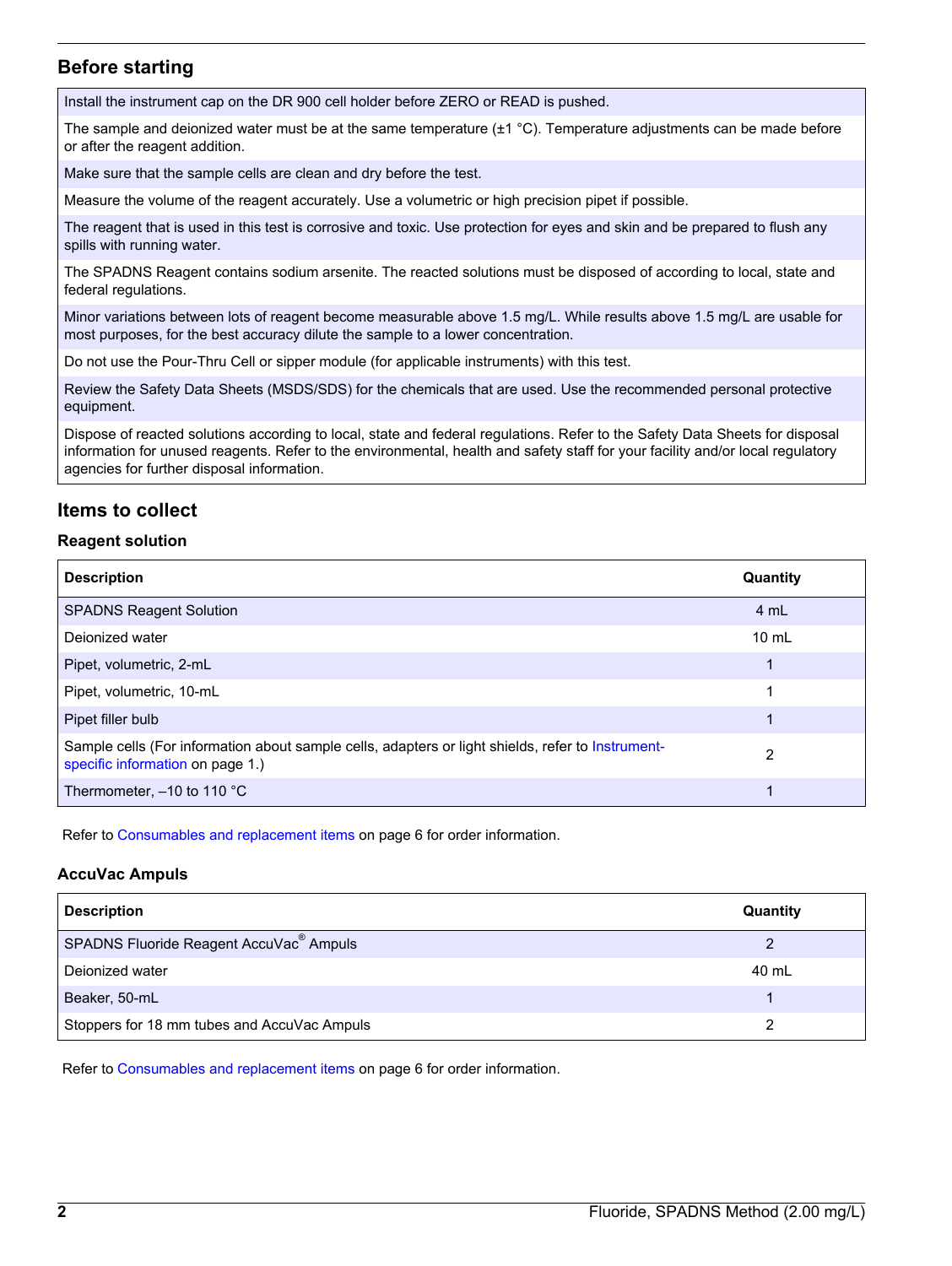### **Sample collection and storage**

- Collect samples in clean glass or plastic bottles.
- Samples can be kept for up to 28 days.
- Let the sample temperature increase to room temperature before analysis.

# **SPADNS reagent solution method**



**1.** Start program **190 Fluoride**. For information about sample cells, adapters or light shields, refer to [Instrument-specific](#page-0-0) [information](#page-0-0) on page 1.



**2. Prepare the blank:** Use a pipet to add 10.0 mL of deionized water to a sample cell.



**3. Prepare the sample:** Use a pipet to add 10.0 mL of sample to a sample cell.



**4.** Use a pipet to add 2.0 mL of SPADNS Reagent Solution into each sample cell.





**5.** Swirl to mix. **6.** Start the instrument timer. A 1‑minute reaction time starts.



**7.** When the timer expires, clean the blank sample cell.



**8.** Insert the blank into the cell holder.



**9.** Push **ZERO**. The display shows 0.00 mg/L F<sup>-</sup>.



**10.** Clean the prepared sample cell.



**11.** Insert the prepared sample into the cell holder.



**12.** Push **READ**. Results show in mg/L F<sup>-</sup>.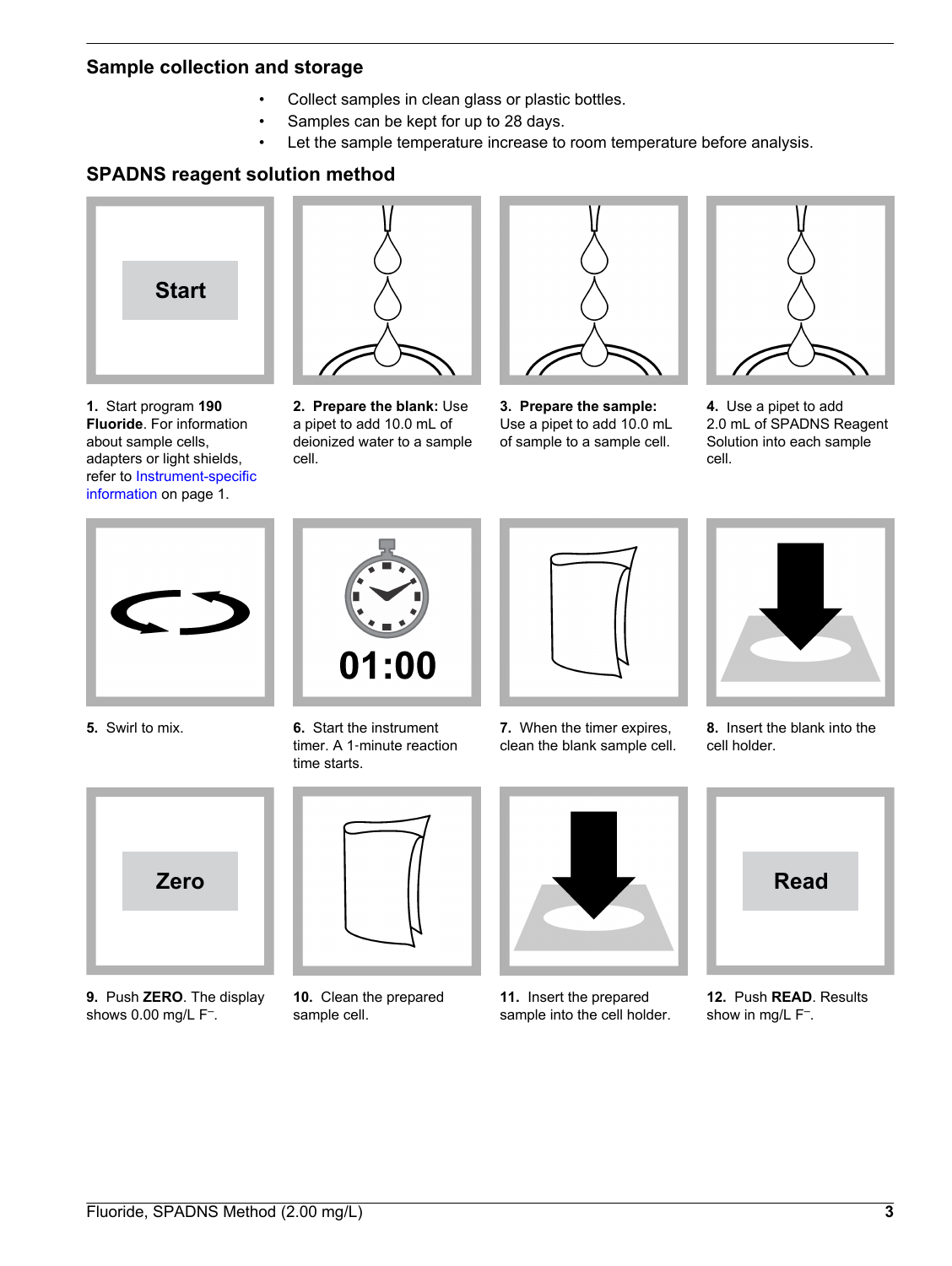# **AccuVac Ampul procedure**



**1.** Start program **195 Fluoride AV**. For information about sample cells, adapters or light shields, refer to [Instrument](#page-0-0)[specific information](#page-0-0) on page 1.



**2. Prepare the blank:** Pour at least 40 mL of deionized water in a 50‑mL beaker. Fill one SPADNS Fluoride Reagent AccuVac Ampul with deionized water. Keep the tip immersed while the Ampul fills completely.



**3. Prepare the sample:** Collect at least 40 mL of sample in a 50-mL beaker. Fill the second SPADNS Fluoride Reagent AccuVac Ampul with sample. Keep the tip immersed while the Ampul fills completely.



**4.** Quickly invert the AccuVac Ampuls several times to mix.



**5.** Start the instrument timer. A 1‑minute reaction time starts.



**9.** Clean the AccuVac Ampul.



**6.** When the timer expires, clean the blank AccuVac Ampul.



**10.** Insert the prepared sample AccuVac Ampul into the cell holder.



**7.** Insert the blank AccuVac Ampul into the cell holder.



**11.** Push **READ**. Results show in mg/L F<sup>-</sup>.



**8.** Push **ZERO**. The display shows 0.00 mg/L F– .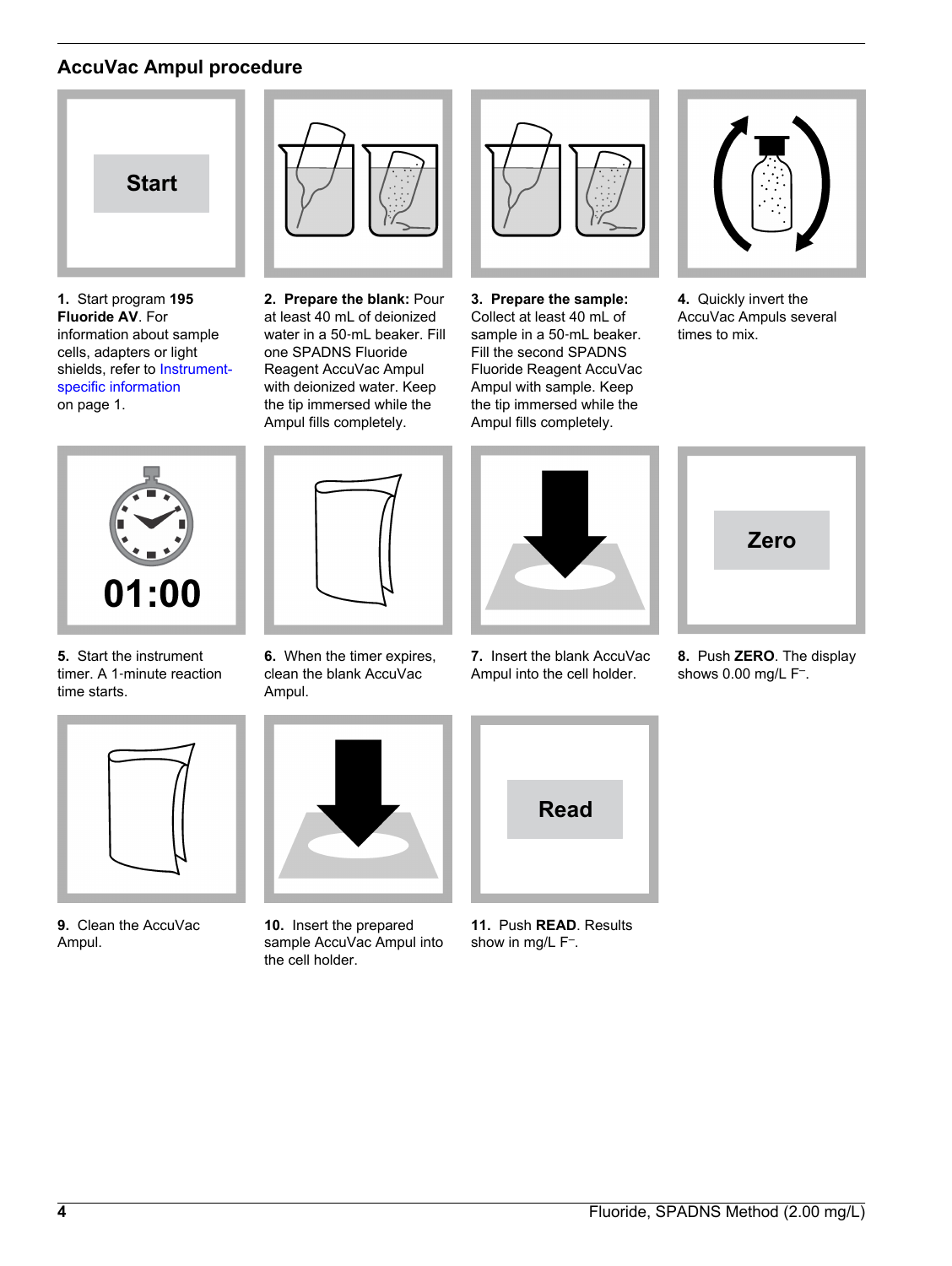# **Interferences**

This test is sensitive to small amounts of contamination. Glassware must be very clean (acid rinse before each use). Repeat the test with the same glassware to make sure that the results are accurate.

| Interfering substance    | Interference level                                                                                                                                                                                                                                                                                                                                                                            |
|--------------------------|-----------------------------------------------------------------------------------------------------------------------------------------------------------------------------------------------------------------------------------------------------------------------------------------------------------------------------------------------------------------------------------------------|
| Alkalinity (as $CaCO3$ ) | At 5000 mg/L, it causes a $-0.1$ mg/L $F^-$ error.                                                                                                                                                                                                                                                                                                                                            |
| Aluminum                 | At 0.1 mg/L, it causes a $-0.1$ mg/L F <sup><math>-</math></sup> error. To find whether there is an aluminum interference,<br>read the concentration 1 minute after reagent addition, then again after 15 minutes. An<br>appreciable increase in concentration suggests aluminum interference. To remove the effect of<br>up to 3.0 mg/L aluminum, wait 2 hours, then take the final reading. |
| Chloride                 | At 7000 mg/L, it causes a +0.1 mg/L $F^-$ error.                                                                                                                                                                                                                                                                                                                                              |
| Chlorine                 | SPADNS Reagent contains enough arsenite to remove up to 5 mg/L chlorine. For higher<br>chlorine levels, add one drop of Sodium Arsenite Solution, 5.0 g/L, to 25 mL of sample to<br>remove each additional 2 mg/L of Chlorine.                                                                                                                                                                |
| Iron, ferric             | At 10 mg/L, it causes a -0.1 mg/L F <sup>-</sup> error.                                                                                                                                                                                                                                                                                                                                       |
| Phosphate, ortho         | At 16 mg/L, it causes a +0.1 mg/L $F^-$ error.                                                                                                                                                                                                                                                                                                                                                |
| Sodium hexametaphosphate | At 1.0 mg/L, it causes a $+0.1$ mg/L $F^-$ error.                                                                                                                                                                                                                                                                                                                                             |
| Sulfate                  | At 200 mg/L, it causes a $+0.1$ mg/L $F^-$ error.                                                                                                                                                                                                                                                                                                                                             |

# **Distillation**

To eliminate most interferences, distill the sample, then use the distilled sample in the test procedure.

#### **Prerequisite—prepare the distillation solution:**

- **1.** Measure 60 mL of deionized water into a 250-mL, glass Erlenmeyer flask.
- **2.** With constant stirring, add 120 mL of concentrated sulfuric acid. **Caution: The mixture will become very hot. Put the flask in an ice bath to decrease the temperature of the solution.**

#### **Distillation procedure:**

- **1.** Set up the distillation apparatus for general purpose distillation. Refer to the Distillation Apparatus manual for proper assembly.
- **2.** Set up a 125-mL Erlenmeyer flask to collect the distillate.
- **3.** Turn on the water and adjust to maintain a steady flow through the condenser.
- **4.** Use a 100-mL graduated cylinder to add 100 mL of sample into the distillation flask.
- **5.** Add a magnetic stir bar and 5 glass beads.
- **6.** Set the stirrer power to on. Set the stir control to 5.
- **7.** Use a 250-mL graduated cylinder to carefully add 150 mL of distillation solution into the flask.

*Note: For samples with large amounts of chloride, add 5 mg of silver sulfate to the sample for every mg/L of chloride in the sample.*

- **8.** With the thermometer inserted, set the heat control to 10. The yellow pilot lamp is an indication that the heater is on.
- **9.** When the temperature is 180 °C (356 °F) or when 100 mL of distillate has been collected, turn the still off (takes about 1 hour).
- **10.** Dilute the distillate to a volume of 100 mL, if necessary. Use the diluted distillate in the test procedure.

### **Pollution prevention and waste management**

Reacted samples contain sodium arsenite and must be disposed of as a hazardous waste. Dispose of reacted solutions according to local, state and federal regulations.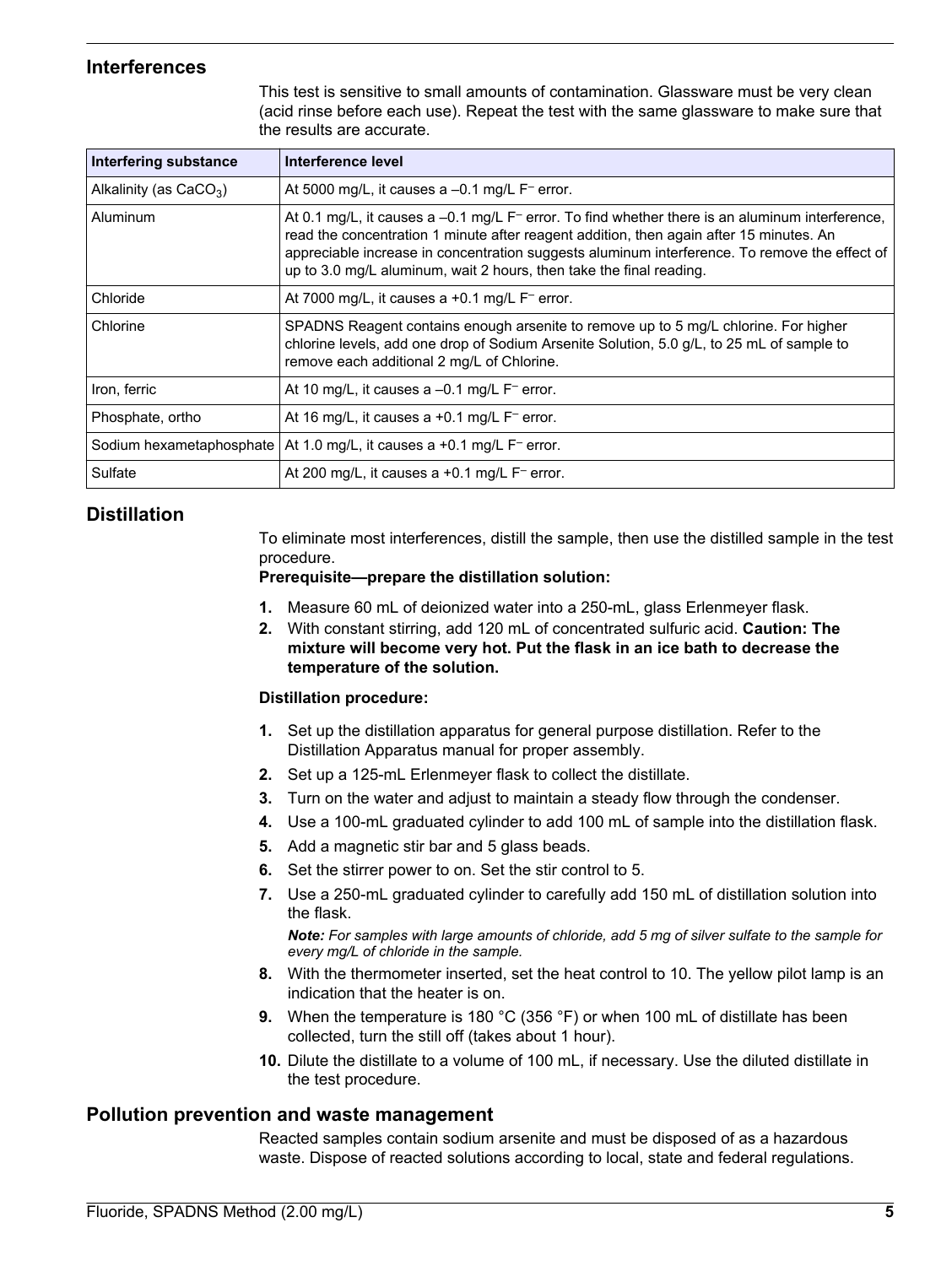# <span id="page-5-0"></span>**Accuracy check**

#### **Standard solution method**

Use the standard solution method to validate the test procedure, the reagents and the instrument.

Items to collect:

- Standard solution within the test range
- **1.** Use the test procedure to measure the concentration of the standard solution.
- **2.** Compare the expected result to the actual result.

*Note: The factory calibration can be adjusted slightly with the standard adjust option so that the instrument shows the expected value of the standard solution. The adjusted calibration is then used for all test results. This adjustment can increase the test accuracy when there are small variations in the reagents or instruments.*

### **Method performance**

The method performance data that follows was derived from laboratory tests that were measured on a spectrophotometer during ideal test conditions. Users can get different results under different test conditions.

| Program | <b>Standard</b> | <b>Precision (95% Confidence Interval)</b> | <b>Sensitivity</b><br>Concentration change per 0.010 Abs change |
|---------|-----------------|--------------------------------------------|-----------------------------------------------------------------|
| 190     | 1.00 mg/L $F^-$ | $0.97 - 1.03$ mg/L F <sup>-</sup>          | $0.024$ mg/L $F^-$                                              |
| 195     | 1.00 mg/L $F^-$ | $0.92 - 1.08$ mg/L F <sup>-</sup>          | $0.03 \,\mathrm{mq/L}$ F <sup>-1</sup>                          |

# **Summary of method**

The SPADNS Method for fluoride determination involves the reaction of fluoride with a red zirconium-dye solution. The fluoride combines with part of the zirconium to form a colorless complex, thus bleaching the red color in an amount proportional to the fluoride concentration. This method is accepted by the EPA for NPDES and NPDWR reporting purposes when the samples have been distilled. Seawater and wastewater samples require distillation. The measurement wavelength is 580 nm for spectrophotometers or 610 nm for colorimeters.

# **Consumables and replacement items**

#### **Required reagents**

| <b>Description</b>                                  | <b>Quantity/test</b> | Unit      | Item no. |
|-----------------------------------------------------|----------------------|-----------|----------|
| <b>SPADNS Reagent Solution</b>                      | 4 mL                 | 500 mL    | 44449    |
| 0R                                                  |                      |           |          |
| SPADNS Fluoride Reagent AccuVac <sup>®</sup> Ampuls | 2                    | $25$ /pkq | 2506025  |
| Water, deionized                                    | varies               | 4 I       | 27256    |

#### **Required apparatus (solution)**

| <b>Description</b>                       | <b>Quantity/test</b> | Unit     | Item no. |
|------------------------------------------|----------------------|----------|----------|
| Pipet filler, safety bulb                |                      | each     | 1465100  |
| Pipet, volumetric, Class A, 2.00 mL      |                      | each     | 1451536  |
| Pipet, volumetric, Class A, 10.0 mL      |                      | each     | 1451538  |
| Sample cells, 10-mL square, matched pair |                      | $2$ /pkg | 2495402  |
| Thermometer, $-10$ °C to 110 °C          |                      | each     | 187701   |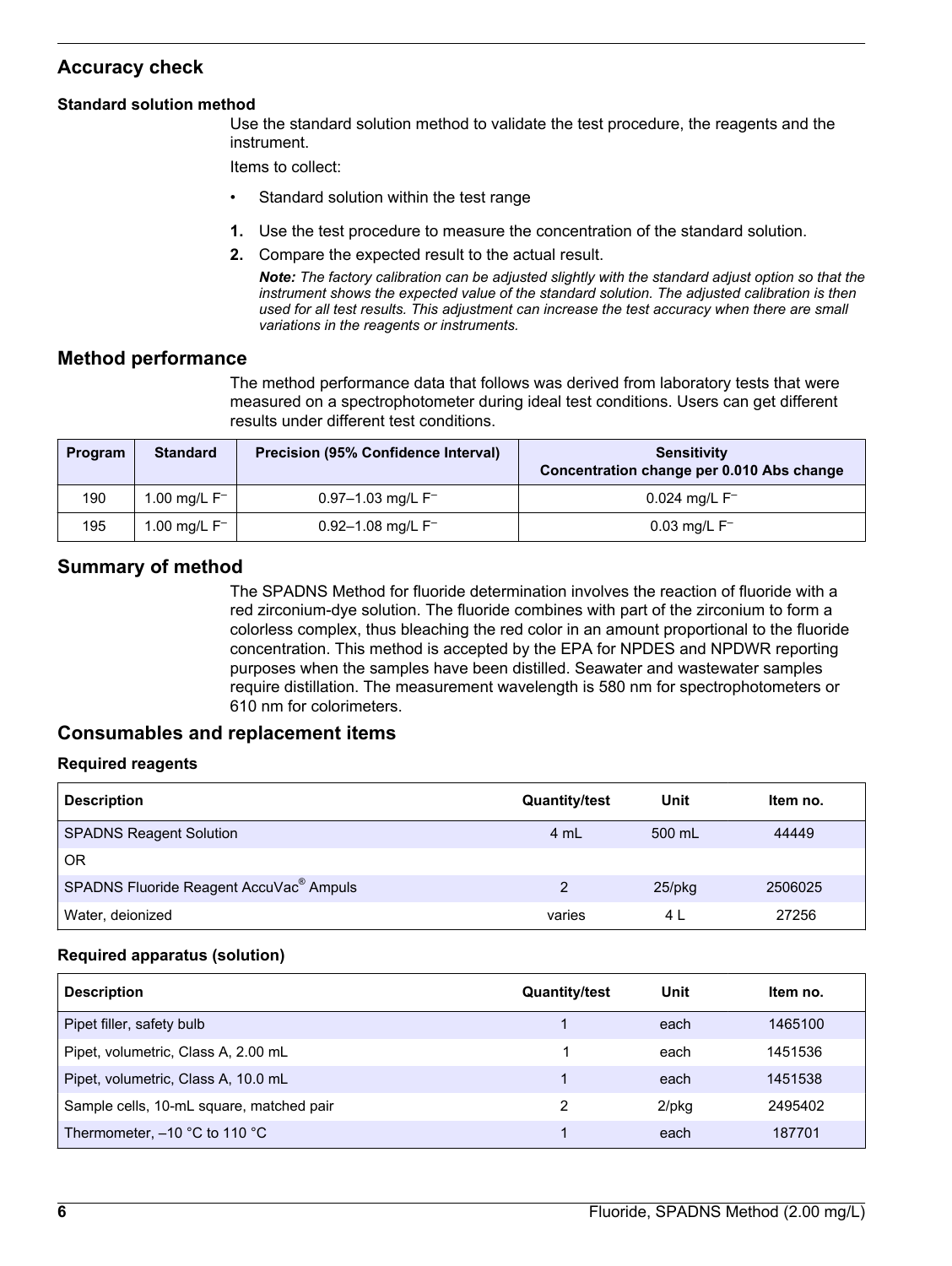# **Required apparatus (AccuVac)**

| <b>Description</b>                      | <b>Quantity/test</b> | Unit  | Item no. |
|-----------------------------------------|----------------------|-------|----------|
| Beaker, 50 mL                           |                      | each  | 50041H   |
| Sample cell, 10-mL round, 25 mm x 54 mm |                      | each  | 2122800  |
| Sample cell, 10-mL round, 25 mm x 60 mm |                      | 6/pkg | 2427606  |

### **Recommended standards**

| <b>Description</b>                                                                                                                                         | Unit    | Item no. |
|------------------------------------------------------------------------------------------------------------------------------------------------------------|---------|----------|
| Fluoride Standard Solution, 0.2-mg/L F-                                                                                                                    | 500 mL  | 40502    |
| Fluoride Standard Solution, 0.5-mg/L F-                                                                                                                    | 500 mL  | 40505    |
| Fluoride Standard Solution, 0.8-mg/L F-                                                                                                                    | 500 mL  | 40508    |
| Fluoride Standard Solution, 1.0-mg/L F-                                                                                                                    | 1000 mL | 29153    |
| Fluoride Standard Solution, 1.0-mg/L F-                                                                                                                    | 500 mL  | 29149    |
| Fluoride Standard Solution, 1.2-mg/L F-                                                                                                                    | 500 mL  | 40512    |
| Fluoride Standard Solution, 1.5-mg/L F <sup>-</sup>                                                                                                        | 500 mL  | 40515    |
| Fluoride Standard Solution, 2.0-mg/L F-                                                                                                                    | 500 mL  | 40520    |
| Fluoride Standard Solution, 100-mg/L F-                                                                                                                    | 500 mL  | 23249    |
| Drinking Water Standard, Mixed Parameter, Inorganic for F <sup>-</sup> , NO <sub>3</sub> -N, PO <sub>4</sub> <sup>3-</sup> , SO <sub>4</sub> <sup>2-</sup> | 500 mL  | 2833049  |

# **Distillation reagents and apparatus**

| <b>Description</b>                                                | Unit       | Item no. |
|-------------------------------------------------------------------|------------|----------|
| Graduated cylinder, 100 mL                                        | each       | 50842    |
| Graduated cylinder, 250 mL                                        | each       | 50846    |
| Distillation heater and support for apparatus set, 115 VAC option | each       | 2274400  |
| <b>OR</b>                                                         |            |          |
| Distillation heater and support for apparatus set, 230 VAC option | each       | 2274402  |
| <b>AND</b>                                                        |            |          |
| Distillation apparatus set, general purpose                       | each       | 2265300  |
| Flask, Erlenmeyer, 125 mL                                         | each       | 2089743  |
| Glass beads                                                       | $100$ /pkg | 259600   |
| Stir bar, magnetic                                                | each       | 1076416  |
| Sulfuric Acid, ACS                                                | 500 mL     | 97949    |

# **Optional reagents and apparatus**

| <b>Description</b>                 | Unit             | Item no. |
|------------------------------------|------------------|----------|
| <b>Silver Sulfate</b>              | 113 <sub>g</sub> | 33414    |
| Sodium Arsenite, 5-g/L             | 100 mL           | 104732   |
| AccuVac <sup>®</sup> Ampul Snapper | each             | 2405200  |
| Wipes, disposable                  | 280/pkg          | 2097000  |